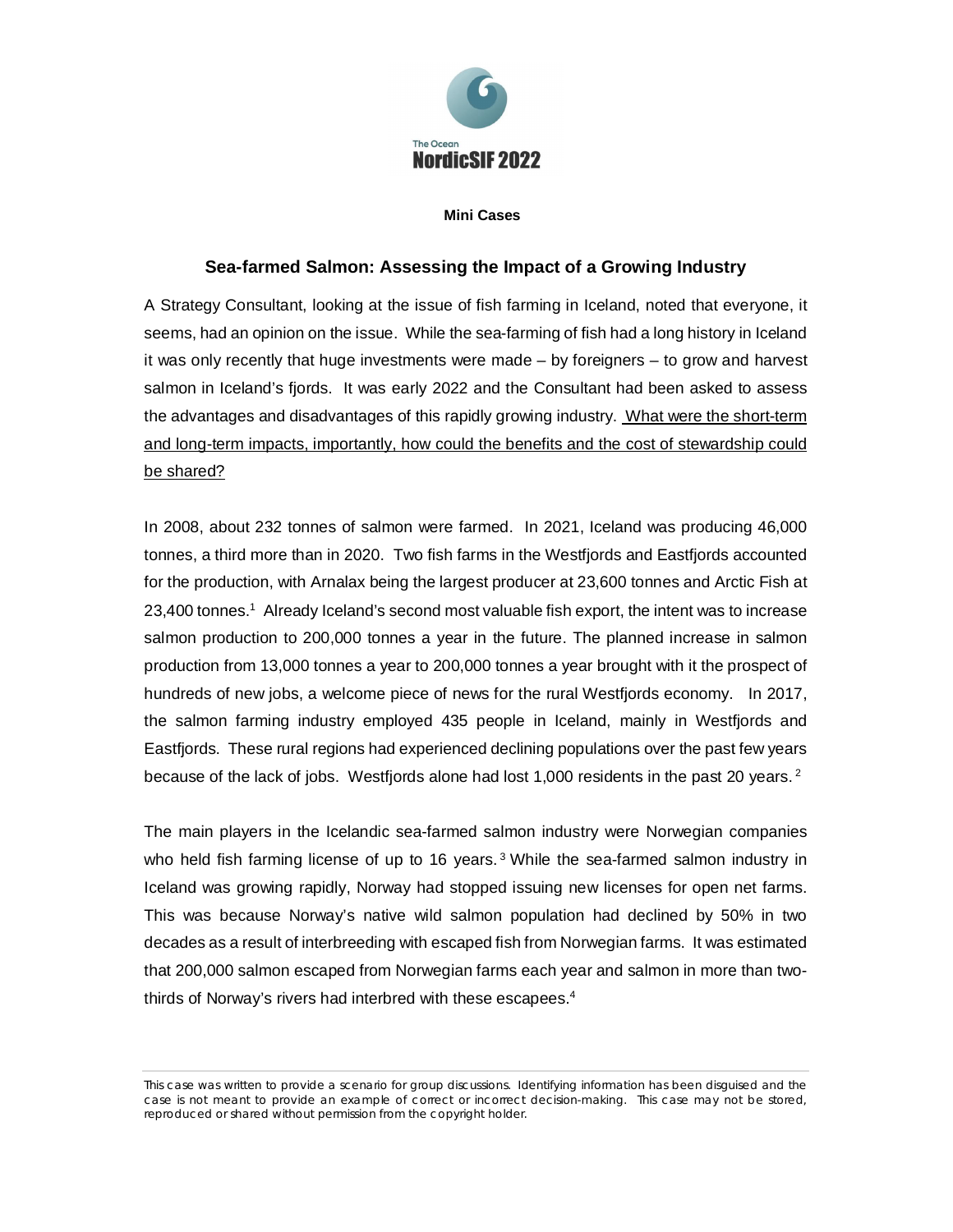

"Statistically speaking, for every tonne of farmed fish, one is likely to escape. 130,000 tonnes to be farmed in Iceland could mean 130,000 escaped fish. The total wild stock of Icelandic salmon is 35-40,000, and each river has a localised supply. While Norway has banned socalled "open pens" for aquaculture, these are precisely the types of pens that the developers of aquaculture in Iceland intend to use." Iceland had an estimated 80,000 wild salmon and each river had a population that was genetically different because of the unique environmental conditions present. "Iceland's Marine Research Institute projects that for every tonne of farmed fish, one will escape, meaning that an extra 70,000 Norwegian escapees each year could soon mix with Iceland's population of 80,000 wild salmon." "Local fly fishers say they can identify the river a salmon has come from by its features. In a carnival of biodiversity, each river has its own small population."<sup>5</sup> A negative impact on Iceland's wild salmon stocks could have an impact on the country's pole and fly fishing industry, a source of income for about 1,500 people.<sup>6</sup>

In addition, farmed salmon populations were susceptible to disease (Arnalax lost 200,000 salmon at its Laugardalur pen in 2019 due to bacterial kidney disease)<sup>7</sup> , sea lice, and produced waste. A farm that produces 3,000 tonnes of salmon a year could produce "as much effluent as a city of 50,000, according to the Norwegian Pollution Control Authority, and eutrophication problems<sup>1</sup> may follow."<sup>8</sup>

In Iceland, the environmental impact of fish farming was overseen by the Environment Agency of Iceland, the Marine Research Institute, and the Food and Veterinary Authority. See Exhibit 1 for information on how aquaculture is governed in Iceland. "However, remember that aquaculture is still relatively new to the country. These institutions might have trouble

<sup>1</sup> "Eutrophication is the process by which an entire body of water, or parts of it, becomes progressively enriched with minerals and nutrients, particularly nitrogen and phosphorus. It has also been defined as "nutrient-induced increase in phytoplankton productivity". https://en.wikipedia.org/wiki/Eutrophication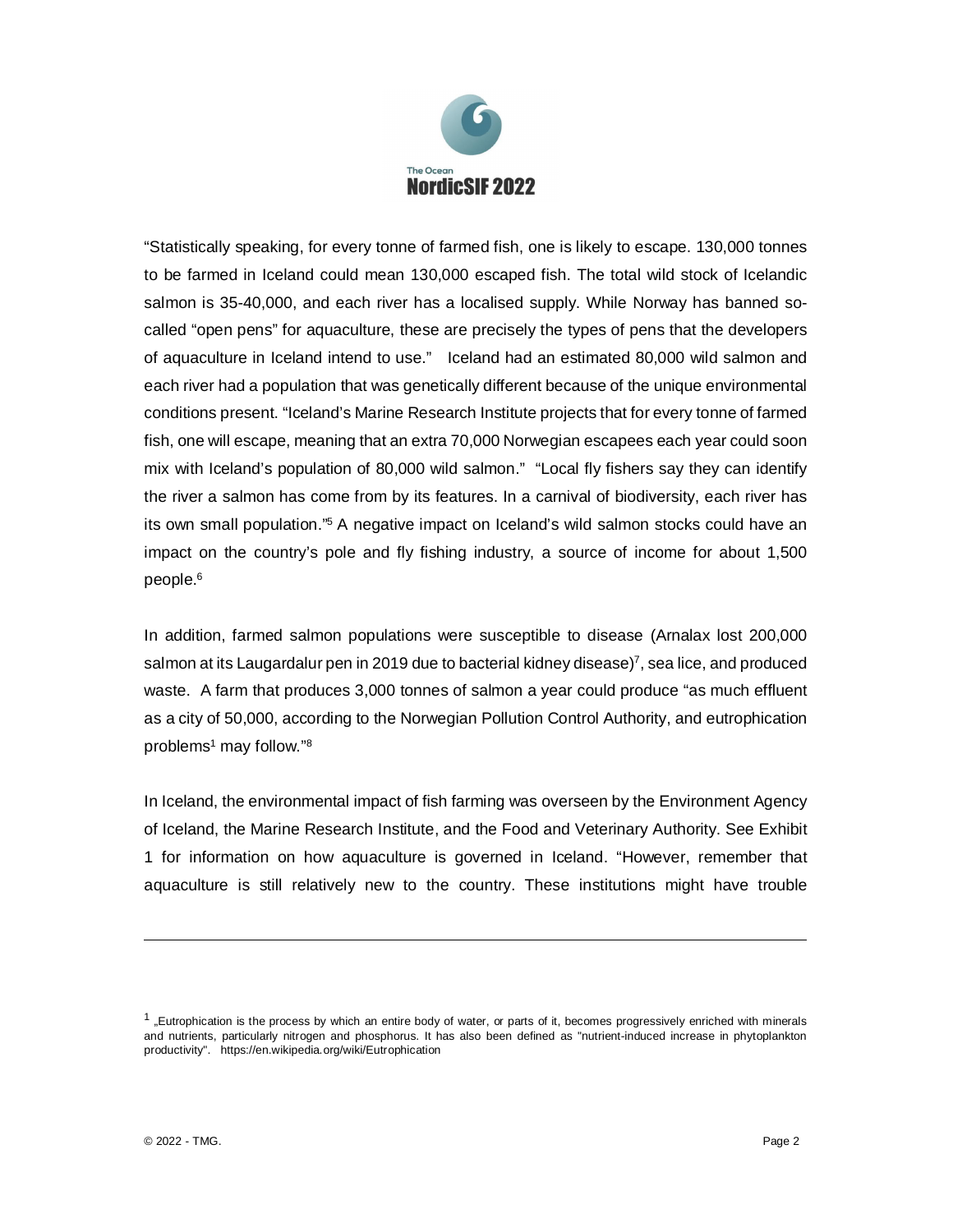

assessing what to look out for, and it's with this and many other points that Jón Kaldal, a journalist who has been openly critical of the burgeoning enterprise, takes issue."<sup>9</sup> The government earned a levy – between 0.5% and 3.5% - of the value of the salmon being farmed (see Exhibit 2).

It was early 2022 and the Consultant had been asked to assess the advantages and disadvantages of this rapidly growing industry. What were the short-term and long-term impacts, importantly, how could the benefits and the cost of stewardship could be shared?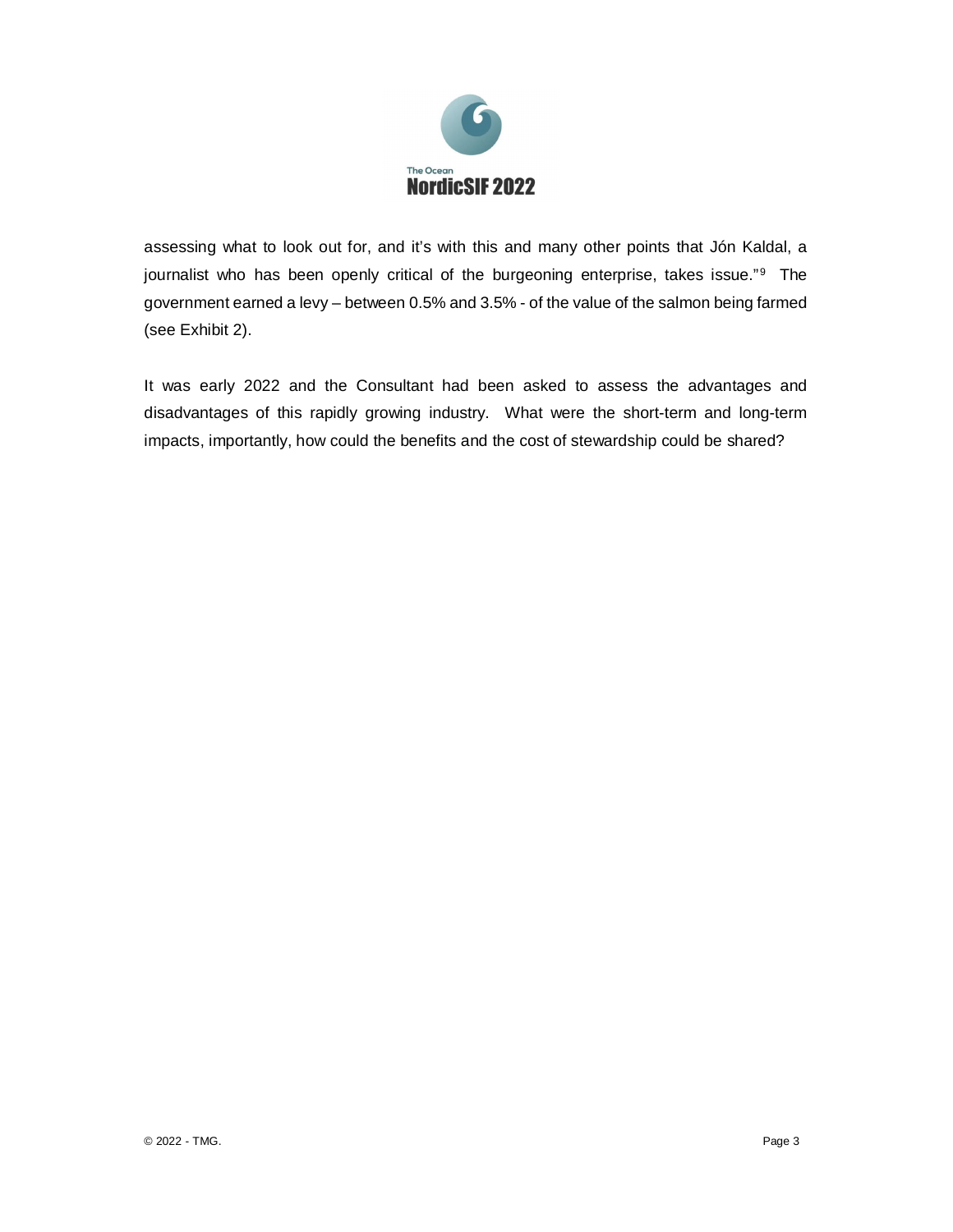

# **Exhibit 1 – Government of Iceland – Aquaculture**

"On 19 June 2019 the Icelandic government passed a legal bill regarding an act on a levy for fish farming in the sea and a fish farming fund before the Icelandic Parliament. The Act, which is no. 89/2019, main topics are as follows:

## **History of Aquaculture**

Initially based on the on-rearing of salmonids for release into rivers, aquaculture efforts in Iceland gradually developed into larger-scale rearing of fish for the consumer market. While the history of fish farming in Iceland stretches back more than a century, the industry has until recently been struggling in finding its way forward.

## **Health and welfare**

The first aquaculture experiments in Iceland began in the 1950s in small ponds and land based tanks as well as experiments with ocean ranching of Atlantic salmon. Hatcheries are generally located in areas with ample cold spring water free of fish pathogens. Early on aquaculture prospects in Iceland were linked with the use of geothermal water to create optimal growth conditions. In hatcheries for Atlantic salmon geothermal water is used to reach optimal water temperature and thereby shorten the process from egg to smolt to one year. Land based tanks with pumped seawater were first used in 1978. In this way optimal temperature and salinity conditions were indeed created. With a high market price for salmon at the time a number of such land based salmon farms were built in the late 1980s. However, as the price of salmon went down, this production method proved too expensive due to the high construction costs and the high energy cost for pumping large amounts of water into the tanks.

**...**

Iceland has taken pride in the fact that some important fish diseases are not found in Icelandic farmed fish. Therefore, all reasonable precautions are taken to prevent introduction of new fish pathogens to the Icelandic aquatic environment. Existing pathogens that live in the natural environment can cause havoc when introduced into the fish farming environment. A special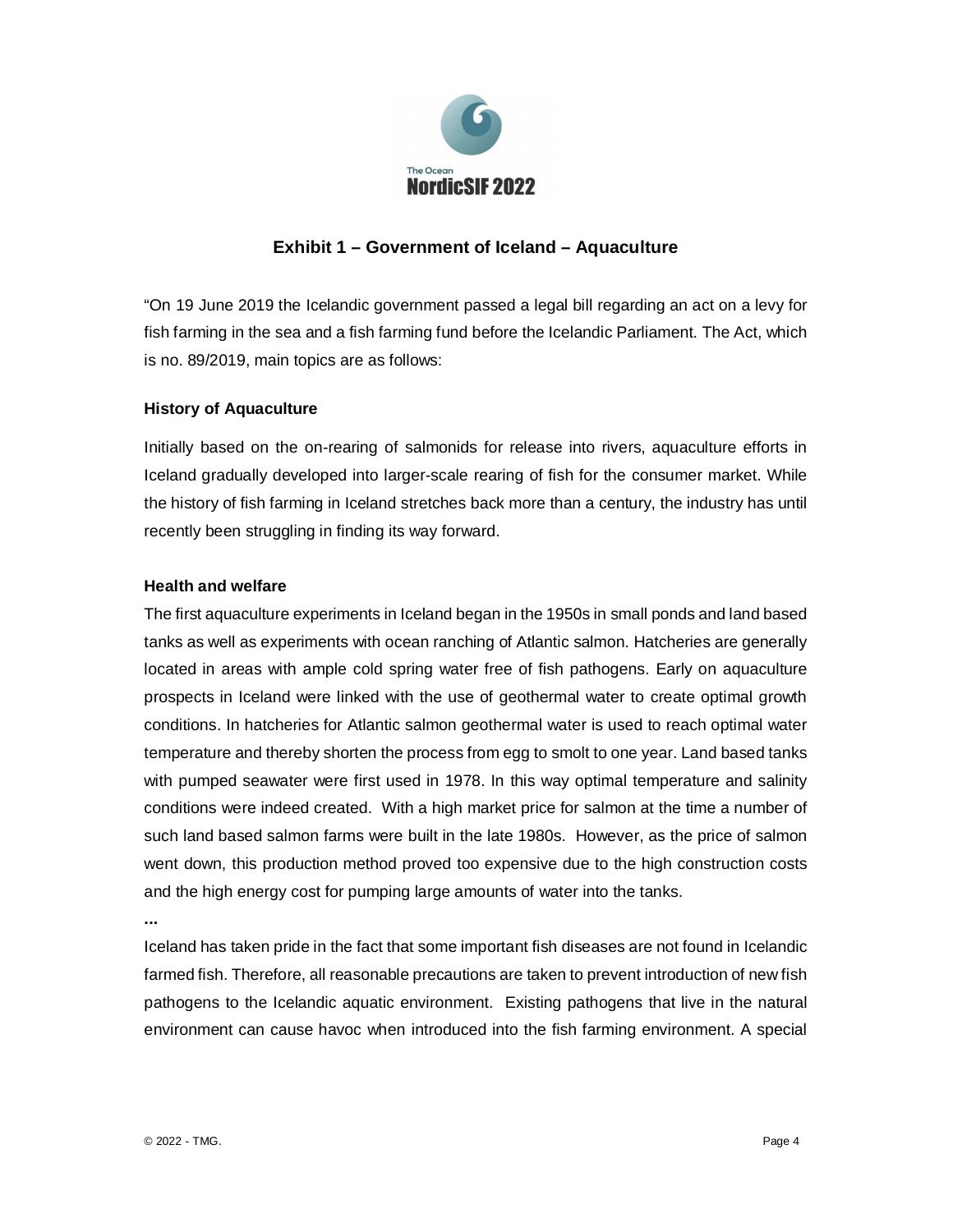

monitoring program has been in place in Iceland since 1985 to confirm the absence of exotic and other serious diseases. This surveillance program forms the foundation of targeted initiatives by the authorities for controlling diseases in farmed fish and is also a fundamental basis for the international recognition of the disease-free salmon eggs that are exported all over the world from Iceland.

The Icelandic regulations for fish health and welfare include measures such as tie-ups, slaughtering, leaving waters unstocked (fallowing) as well as restrictions on transportation and the sale of fish. The official national monitoring program documents the absence of exotic and other serious diseases for all Icelandic fish farms. The surveillance covers the screening of salmonid brood fish to prevent the vertical transmission of certain pathogens. This helps to gain an important overview of diseases found at any given time and subsequently underpins targeted public initiatives for controlling diseases in farmed fish.

Official quality control is the responsibility of the Icelandic Food and Veterinary Authority (MAST) under the Ministry of Industries and Innovation. A government-appointed Fish Disease Committee advises MAST on all fish disease issues. The Fish Disease Laboratory is a National Reference Laboratory that offers applied veterinary research, health control and diagnostic services for aquatic animals.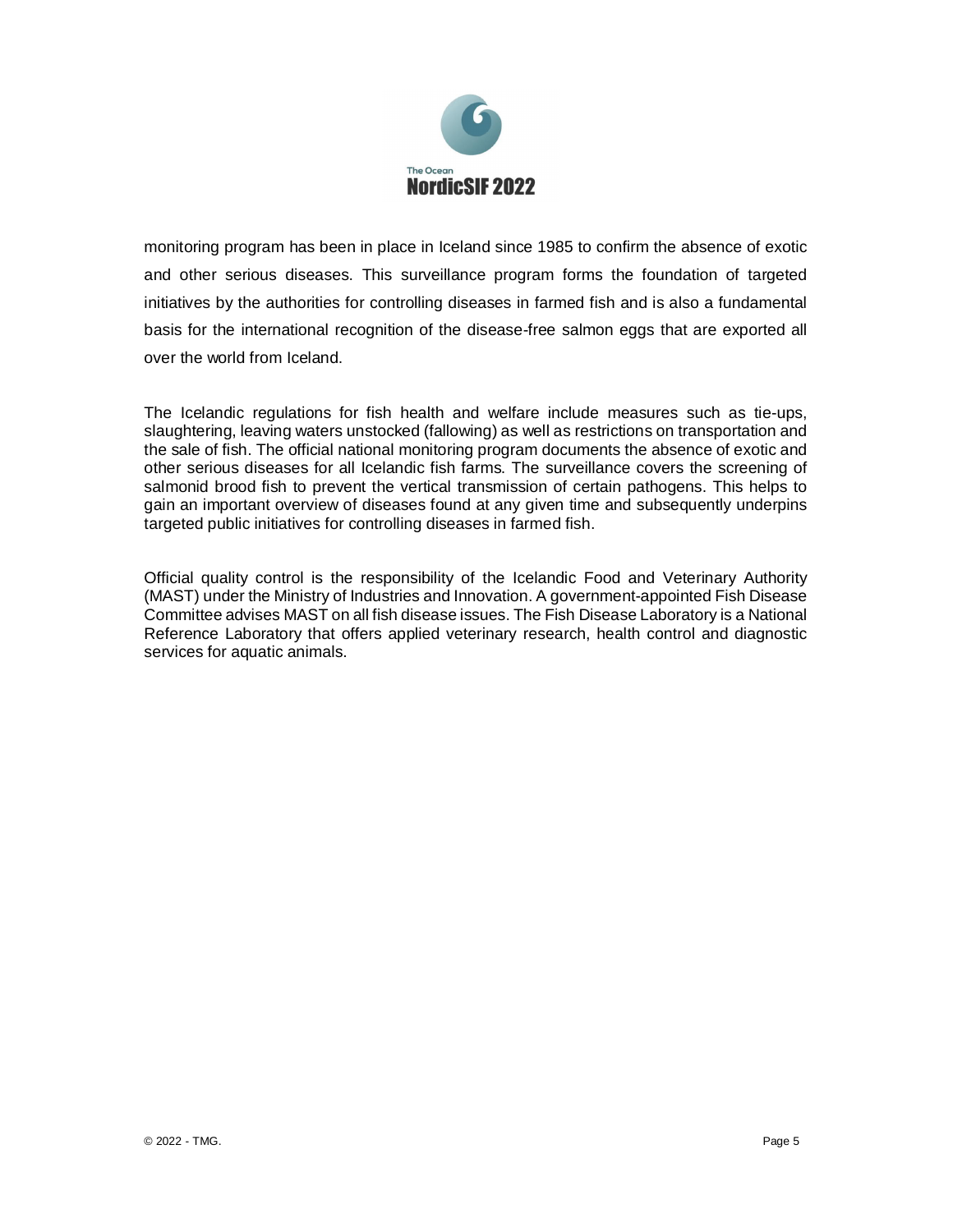

## **Exhibit 2 – Legislation and Levies**

## **Scope and objective of the legislation**

The act for example applies to the determination, imposition and collection of a levy for the production of fish through fish farming in the sea, for salmon- and rainbow trout farming. The levy is, according to the act, based on the fact that holders of operating licenses for fish farming have limited rights to utilize natural resources of Iceland. This provides an advantage for the operations, which have the opportunity to generate higher profits compared to other sectors of the Icelandic economy. Another objective of the imposition of the levy is to recognize that the acquisition of work facilities is a part of a company's operating cost, but to this day no levy has been charge for the holding of an operating license. The act takes into account that the income that will be derived from the collection of the levy, can be allocated to research for the benefit of aquaculture, to the cost of reinforcement of the administration and for the empowerment of the community where the effects of aquaculture activities are felt. The main amendments according to the act According to the act a holder of an operating license shall pay a levy to the Icelandic Treasury, for his production of fish through fish farming in farming areas in the sea. Until passing of the bill, aquaculture companies did not pay any special levy for the production but only the levy (fixed amount) in accordance with its operation license as previously mentioned. The imposition and collection of the production charge is subject to the factual production of the Licensees of operating licenses.

Licensees of operating licenses, issued by the Food and Veterinary Authority, for farming of salmon and rainbow trout in the sea, shall pay the levy as stated in the act. Other fish farming is excluded from paying the levy. That includes the farming of cod and arctic char, which are the other species of fish currently or previously being farmed in Iceland.

The charge shall be determined annually by the Directorate of Fisheries (Fiskistofa) before 1 December in accordance with the following, as laid out in the act: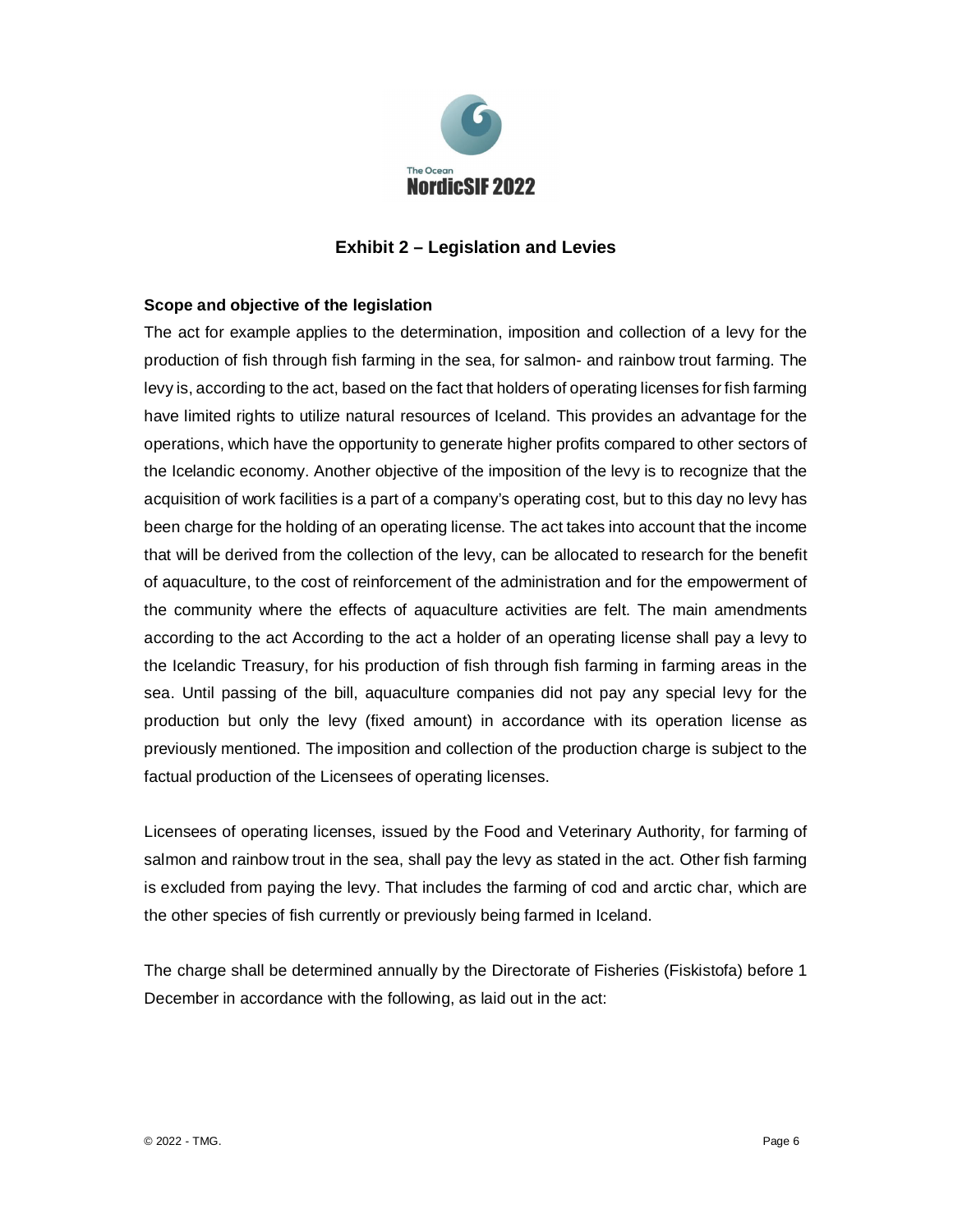

1. The levy's amount per kilogram of produced salmon shall be based on the average of the international market value on the Atlantic Ocean salmon between August-October before the decision date (1 December each year) and amount to the proportion of the base as follows:

- a. 3.5% when price is EUR 4.8 per kilogram or higher,
- b. 2% when price is EUR 4.3 per kilogram or higher,
- c. 0.5% when price is lower than EUR 4.3 per kilogram.

2. The levy's amount per kilogram of produced rainbow trout shall be half of the above mentioned amount of produced salmon.

3. The levy's amount per kilogram of produced infertile salmon or salmon which is produced in sea area with closed farming equipment shall be half of the above mentioned amount of produced salmon. a. This levy does not start until with slaughtered fish from 1 January 2029.

https://assets.kpmg/content/dam/kpmg/no/pdf/2020/02/KPMG-Taxation-of-Aquaculture-2020 a-country-overview.pdf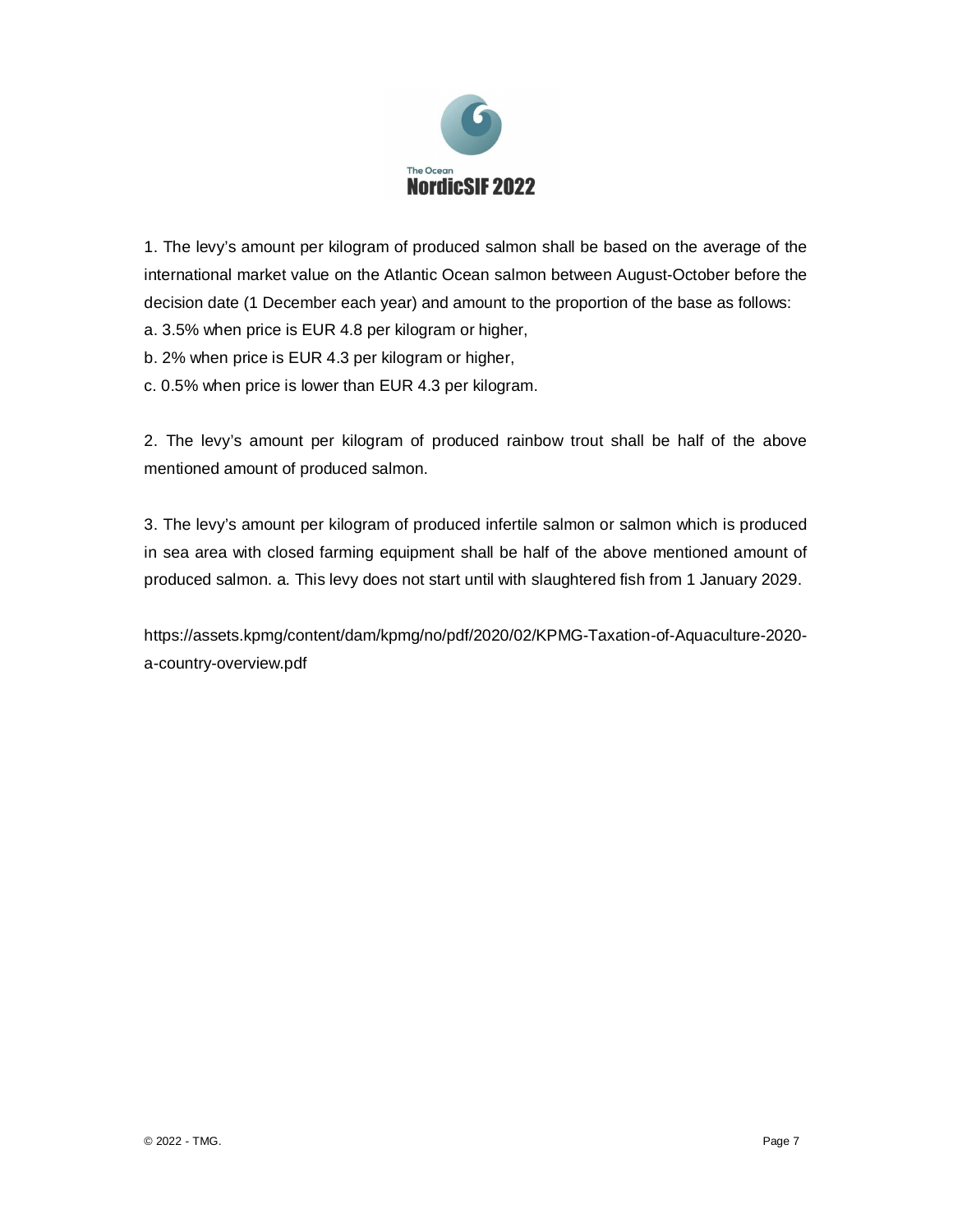

## **Exhibit 3 – Aquaculture in Iceland**

The number of employed persons in aquaculture was 435 in 2017 and the overall revenue in the field was 19.3 billion ISK. The net worth of aquaculture companies has increased significantly in the last few years.

| Table 2 Selected items from financial income statements (billion ISK) |        |        |        |          |          |          |          |          |          |          |  |
|-----------------------------------------------------------------------|--------|--------|--------|----------|----------|----------|----------|----------|----------|----------|--|
| Item                                                                  | 2008   | 2009   | 2010   | 2011     | 2012     | 2013     | 2014     | 2015     | 2016     | 2017     |  |
| 0-2-0 No. of employees                                                | 164    | 173    | 163    | 217      | 241      | 268      | 306      | 339      | 406      | 435      |  |
| 1-1-0 Operating income                                                | 2.995  | 3,447  | 3,960  | 4,466    | 6,220    | 6.654    | 9.328    | 9,588    | 14,391   | 19,303   |  |
| 1-2-2 Labour costs                                                    | $-666$ | $-706$ | $-804$ | $-1,103$ | $-1,375$ | $-1,576$ | $-2,169$ | $-2,316$ | $-3,203$ | $-3,689$ |  |
| 1-3-0 EBIT                                                            | 539    | 456    | 929    | 664      | 496      | 206      | 153      | $-889$   | $-1,719$ | 924      |  |
| 1-8-0 Net profit                                                      | $-643$ | 131    | 705    | 293      | 44       | $-83$    | $-378$   | $-1,263$ | $-1,609$ | $-1,534$ |  |
| 2-1-0 Fixed assets                                                    | 2.076  | 2,140  | 2,820  | 3,609    | 5,699    | 8,554    | 11.084   | 11,087   | 15,266   | 20,634   |  |
| 2-2-2 Stock                                                           | 2.048  | 1.845  | 2,599  | 3,792    | 4,742    | 6,574    | 8.756    | 11,222   | 11,465   | 13,178   |  |
| 2-3-1 Long-term liabilities                                           | 3.756  | 2,154  | 3,599  | 3,417    | 4,377    | 6,278    | 9.154    | 10,773   | 10.707   | 11,990   |  |
| 2-3-2 Short-term liabilities                                          | 1.489  | 2.097  | 1.476  | 3.397    | 4.209    | 4.374    | 2.972    | 4.654    | 8.795    | 9,783    |  |
| $2-4-0$ Equity                                                        | 143    | 1,025  | 2,060  | 2,691    | 5,020    | 7,684    | 11,808   | 11,761   | 17,398   | 22,193   |  |

The export value of farmed fish has increased sevenfold in the last 10 years, from 2 billion ISK in 2008 to 13.7 billion ISK in 2017. According to preliminary export data for 2018, the export value may have reduced by 0.7 billion ISK from 2017. In 2018, 95% of salmon was exported whole, 4% as fillets and the rest as live fish and juvenile fish. Of trout, arctic char and rainbow trout, 45% was exported whole and 55% as fillets.

| Table 3 Export value of aquaculture 2008-2018 (tonnes/billion ISK) |          |       |      |      |       |       |       |       |       |       |        |           |
|--------------------------------------------------------------------|----------|-------|------|------|-------|-------|-------|-------|-------|-------|--------|-----------|
| <b>Species</b>                                                     | Unit     | 2008  | 2009 | 2010 | 2011  | 2012  | 2013  | 2014  | 2015  | 2016  |        | 2017 2018 |
| All species                                                        | Quantity | 2.129 | .983 | .809 | 2.289 | 4.011 | 3.754 | 4.504 | 5.555 | 9.692 | 14.765 | 14,087    |
|                                                                    | Value    | 1.8   | 2.7  | 2.8  | 3.3   | 4.7   | 4.9   | 5.4   |       | 9.6   | 13.7   | 13.1      |
| Salmon                                                             | Quantity | 232   | 364  | 380  | 462   | .791  | 1.192 | 1.621 | 2.089 | 5.526 | 8.691  | 9,636     |
|                                                                    | Value    | 0.5   | 1.1  | 1.1  | 1.2   | 2.4   | 2.3   | 2.5   | 3.3   | 5.6   | 8.3    | 8.8       |
| Trout                                                              | Quantity | .837  | .598 | .361 | .720  | 2.006 | 2.355 | 2.814 | 3.306 | 3.602 | 4.795  | 3,037     |
|                                                                    | Value    | 1.2   | 1.6  | 1.5  |       | 2.2   | 2.5   | 2.9   | 3.6   | 3.6   | 4.5    | 3.4       |
| Other species                                                      | Quantity | 60    | 20   | 67   | 107   | 213   | 206   | 69    | 160   | 563   | 1279   | 1412      |
|                                                                    | Value    | 0.2   | 0.1  | 0.1  | 0.1   | 0.1   | 0.1   | 0.1   | 0.2   | 0.5   | 0.9    | 0.8       |

In comparison with other European countries, the Icelandic aquaculture production was small in 2016. Salmon production is significantly more in France, Ireland, Norway and the UK, while Iceland is the biggest producer of arctic char and Sweden is the next in line.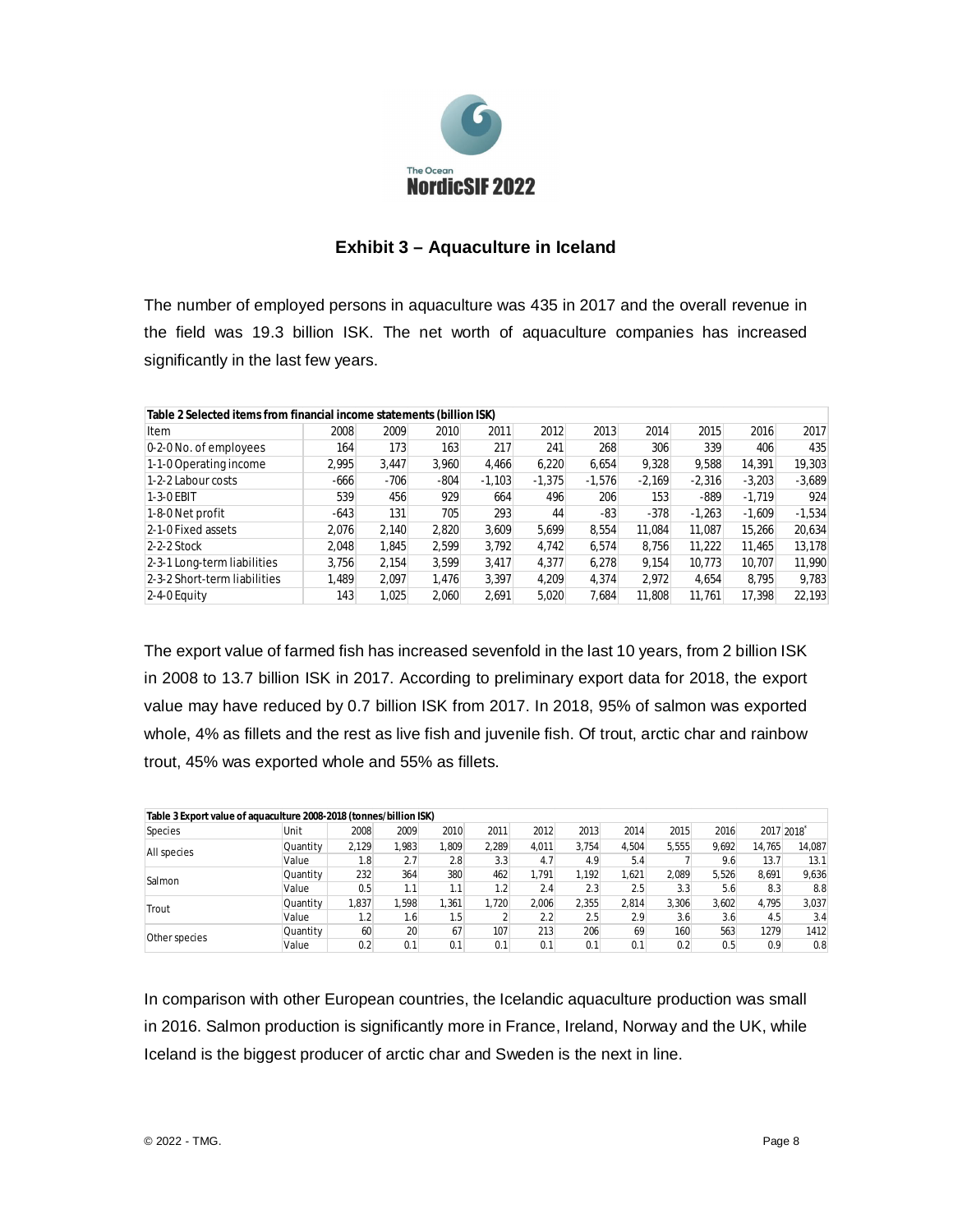

| Table 4a Salmon farming in Europe 2008-2016 (tonnes) |           |           |           |         |         |         |         |         |                                                                     |  |  |  |
|------------------------------------------------------|-----------|-----------|-----------|---------|---------|---------|---------|---------|---------------------------------------------------------------------|--|--|--|
| Country                                              | 2008      | 2009      | 2010      | 2011    | 2012    | 2013    | 2014    | 2015    | 2016                                                                |  |  |  |
| UK                                                   | 128.744   | 144.663   | 154,633   | 158,310 | 162.547 | 163,518 | 179.397 | 172.146 | 163,135                                                             |  |  |  |
| Denmark                                              | 11        |           |           |         | 0       |         | 394     | 420     | 1.279                                                               |  |  |  |
| Ireland                                              | 9.218     | 12.210    | 15.691    | 12.195  | 12,440  | 9.125   | 9.368   | 13.116  | 16,300                                                              |  |  |  |
| Iceland                                              | 292       | 714       | 1.068     | 1.083   | 2.923   | 3.018   | 3.965   | 3.260   | 8.420                                                               |  |  |  |
| Norway                                               | 737.694   | 862.908   |           |         |         |         |         |         | 939,575 1,065,975 1,232,095 1,168,324 1,258,356 1,303,346 1,233,619 |  |  |  |
| Poland                                               | $\cdot$ . | $\cdot$ . | $\cdot$ . | 43      | 18      | 0       |         | 4       | 272                                                                 |  |  |  |

https://statice.is/publications/news-archive/fisheries/aquaculture-in-iceland/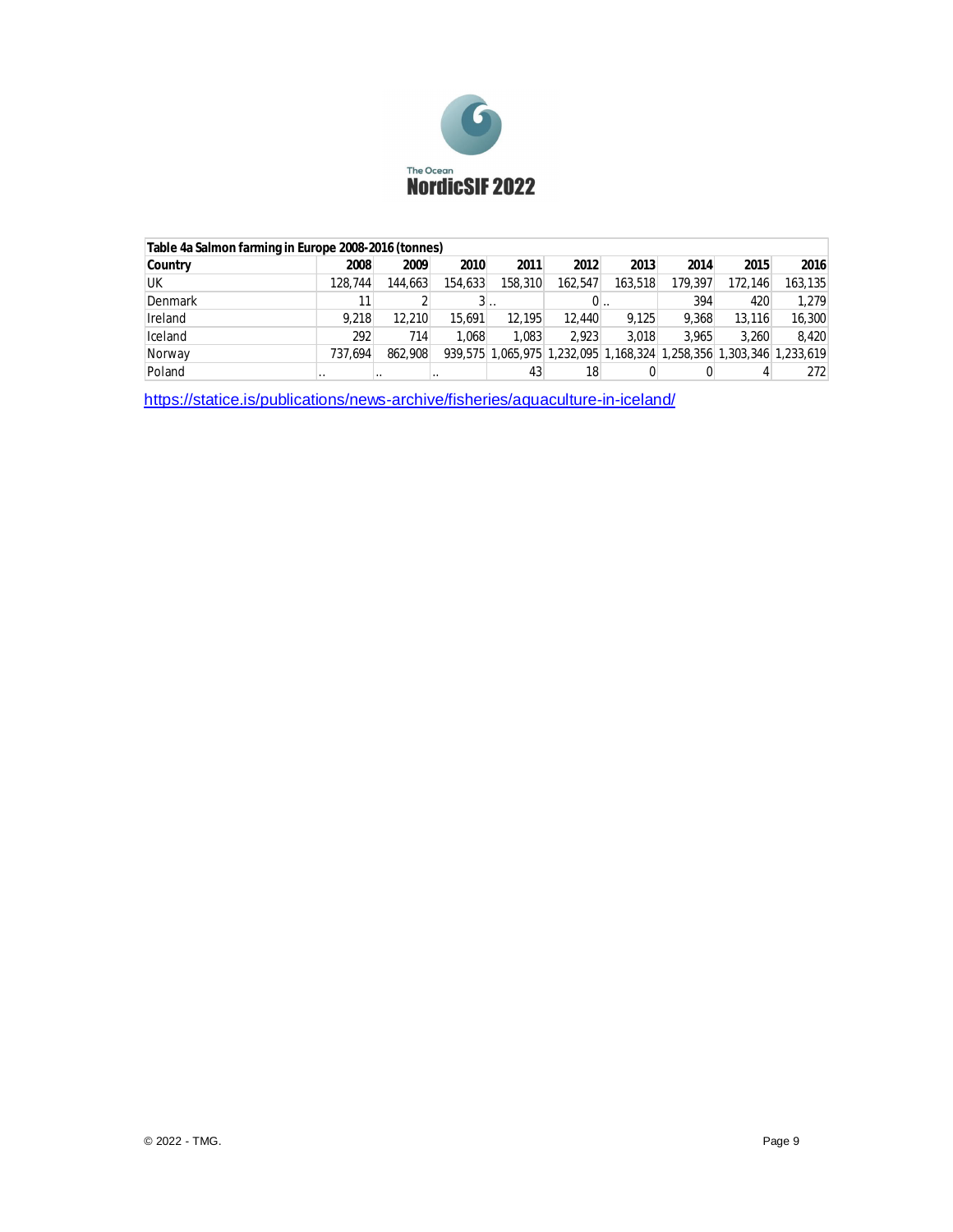

# **Exhibit 4 – Fish Farming**

### **Fish Farming**

### **Iceland's qualities make energy-intensive food production such as fish farming a cleaner, less costly process with a top level result.**

Iceland's clean waters and plentiful sources of environmentally friendly energy, including surplus geothermal water from power plants, make it an excellent environment for high-quality fish farming.

### **Reasons to choose Iceland:**

#### **Pure geothermal water**

- Icelanders have been working with aquaculture for over a century.
- Using the natural resources available enables farms to produce high-quality fish in a pure environment.

### **Energy that is clean, green and competitively priced**

Iceland's environmentally friendly energy presents a unique opportunity for a production process that has:

- No carbon footprint
- Less business cost

### **An exciting mix of experience and opportunity**

- Iceland is already the main aquatic farmer of Atlantic Char and also a major producer of Atlantic cod, Atlantic salmon, and other species.
- As of 2008 there were 50 registered fish farms in Iceland, mostly dealing with salmonid. They are a mixture of:
	- o Farms that produce juveniles
	- o Sea cage farms
	- o Land-based farms
	- o Mussel farms
	- o Research stations